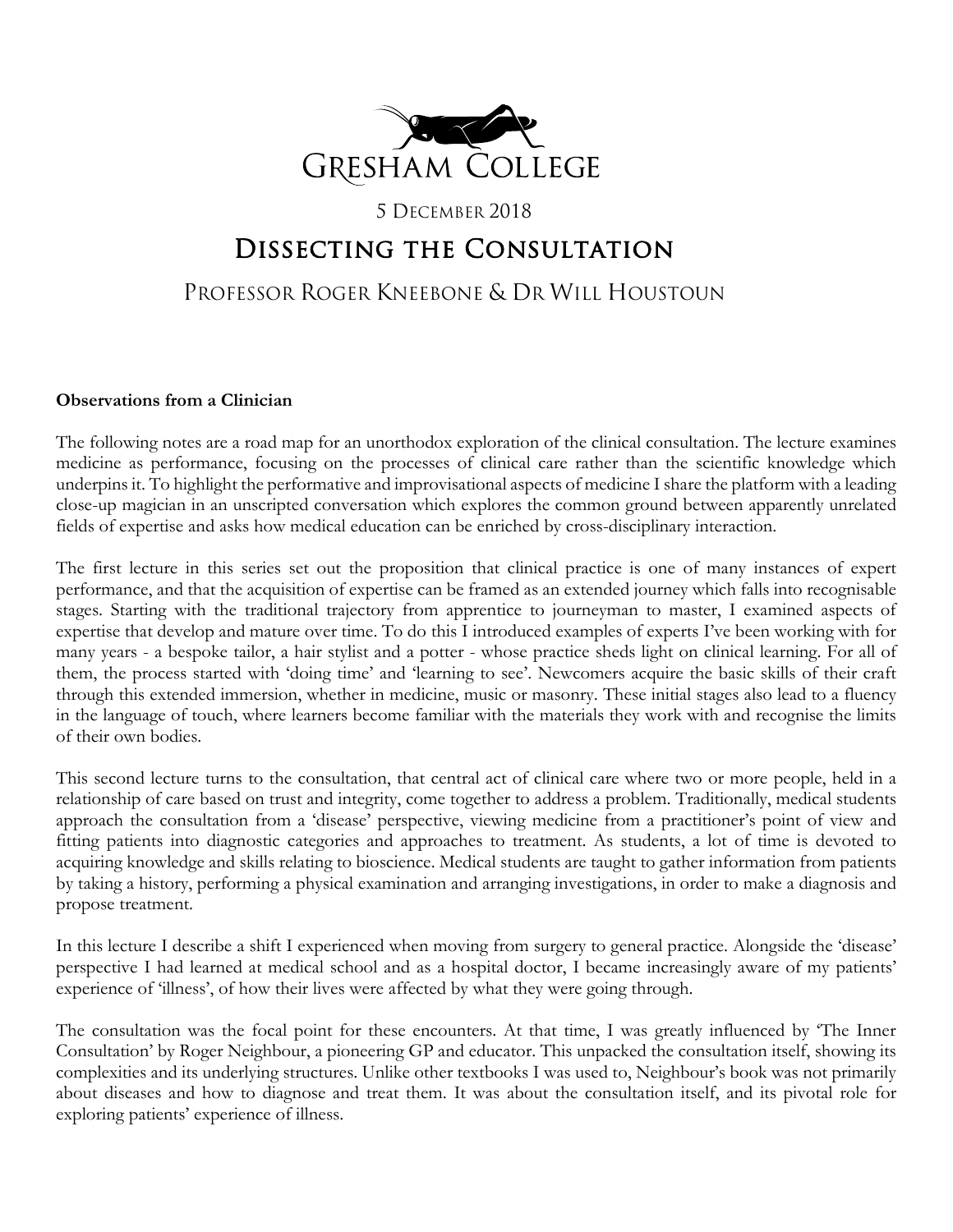Neighbour set out five 'checkpoints' for navigating a consultation. *Connecting* involves establishing a rapport with your patient. *Summarising* requires you to check that you've understood why the patient has come to see you and that you have arrived at a plan that makes sense to you both. *Handing over* means checking that the patient is fully back in charge of what happens next. *Safety-netting* is about making sure you have anticipated all likely outcomes, even if things turn out differently from how you expect. *Housekeeping* is Neighbour's term for dealing with your own internal experience, making sure your mind is clear and that you're 'in good condition' for the next patient.

As a family doctor and later a GP trainer myself, I became fascinated by the complexities of the consultation. I recognised the art on which expert consulting depends, the performance which interweaves scientific knowledge with human interaction and empathic connection. Every consultation is unique and its outcome cannot be wholly predicted. Much depends on how clinician and patient interact, on how their conversation unfolds in the moment, and how each responds to the other. In this sense the consultation is an improvised performance.

Improvisation is an essential skill in medicine as elsewhere, though it sometimes has a bad name in the medical world. The word 'improvisation' can smack of unpreparedness, of putting things together on the fly, of not taking the trouble to plan. In this lecture I propose the opposite, asserting that improvisation is an essential and demanding skill that requires extensive knowledge and years of preparation. Improvisation requires the capacity to notice and respond to what is happening in the moment, not imposing your own intentions but recognising the concerns of someone else. Factual knowledge and component skill are necessary constituents but are not on their own sufficient.

In addition to that knowledge and skill developed over years of training and experience, successful improvisation requires a positive approach. The director Keith Johnstone, a specialist in improvisational theatre, famously said 'it's not the offer, but what you do with it'. Improvisation is a two-way street. One actor says something, another responds. The key is to respond with 'yes *and* …' rather than 'yes *but* …'. 'Yes *and …*' moves the conversation forward. 'Yes *but …*' shuts it down. Clinical consultation is like that too. Although the shape of the consultation is tightly framed (a fixed and usually short duration, a format that starts with a problem or symptom and aims at a satisfactory outcome), how it will unfold cannot be predicted. The more experienced and skilled the practitioner, the greater their ability to improvise.

Clinicians can learn much from expert performers outside medicine altogether. In recent years I have had the opportunity to work with leading magicians, including Will Houstoun. Their account of how they became expert in their field resonates with my own experience in medicine. Magicians describe spending years practising magic tricks in front of a mirror, learning to make cards and coins appear and vanish - their equivalent of learning scientific knowledge and component skills. And they point out that magic only happens when there's an audience. In close-up magic, the audience may be small - sometimes only one or two people. The magicians have to realise that the essence of magic takes place through performance, that dexterity on its own is not enough. They summarise it by saying 'It's not about you (the performer), it's about them (the audience)'. That summarises how I see the consultation. As a doctor my patients weren't usually interested in how many exams I'd passed or what I knew about medicine in general. Their focus was on what happened during the consultation and whether they left with a sense that what was troubling them had moved forward or been resolved.

Knowledge and physical skills will always be important. Magicians rely on sleight of hand to create a compelling illusion. For clinicians, dexterity has a different function, allowing them to examine patients and perform procedures. Both require the confidence and precision gained through years of practice. Although the purposes of clinical performance and magic performance are very different, they both depend on skill, integrity, trust and care.

### **Observations from a Magician**

Almost exactly four years ago I met Roger Kneebone, in the company of a number of other magicians and academics, for the first conversation in what would develop into a fascinating exploration of the intersection between the worlds of conjuring and surgery. During the ensuing years we have had many interesting discussions, examining ideas of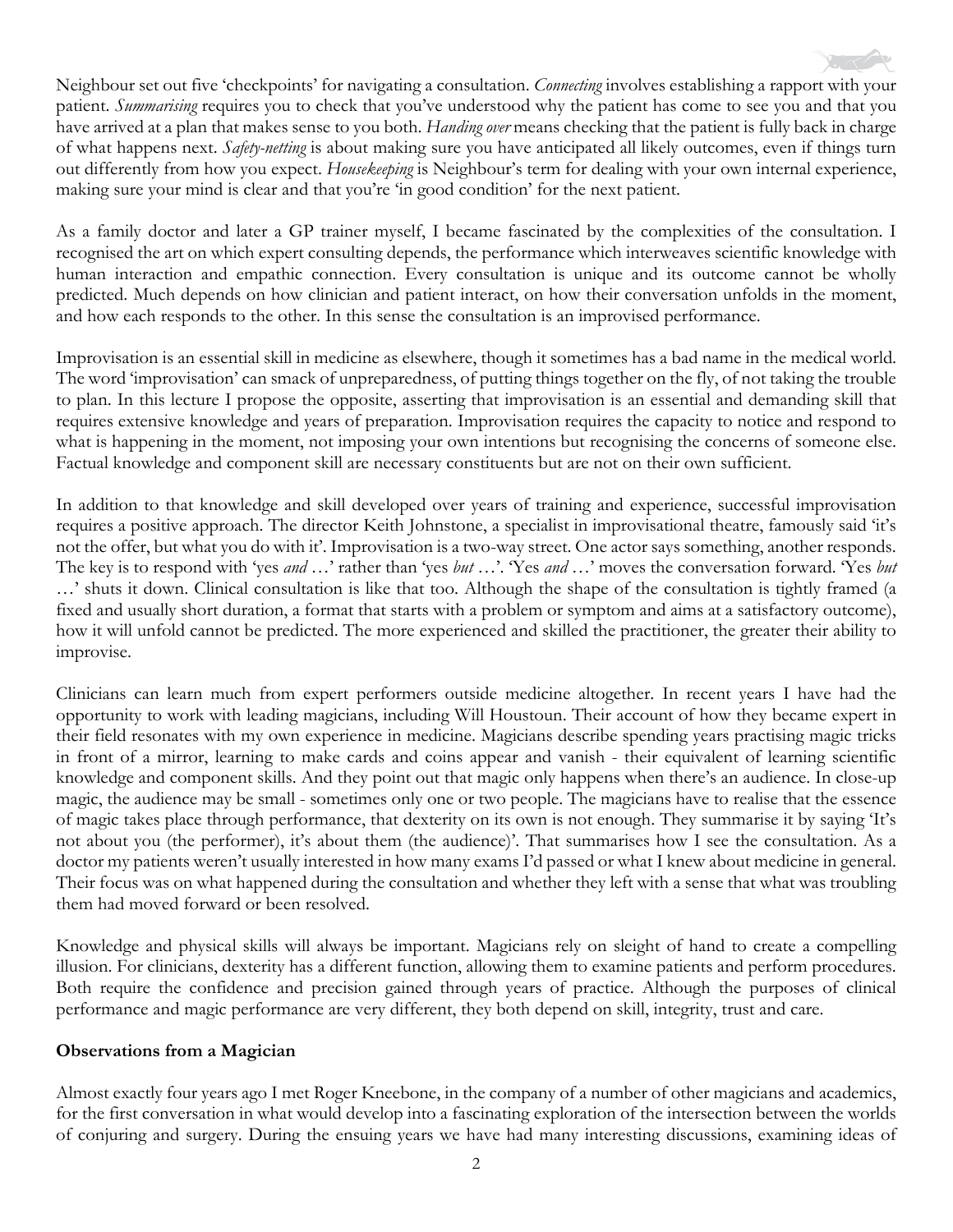expertise, embodied knowledge, and craft as they apply to our respective practices. But the two aspects of our work that we return to most often are manipulative skill and performance.

As a professional magician, my practical interest focuses on sleight of hand conjuring (the creation of magical effects that are achieved by dexterous, and often complex, covert manipulation). We have spoken at length about warm-ups, hand exercises and manipulations which your audience (or surgical patient!) are unaware of but which contribute to an effect they do perceive. Yet secret manipulation, or the other covert tools of the conjurer, are only a small part of what it takes to perform a piece of magic.

It is a fundamental characteristic of a magic trick that it requires at least two parties to take place. There must be a performer, who provides information in such a way as to mislead someone into thinking something impossible has taken place, and an audience (of at least one, though they could be a thousand strong) who make the assumptions the performer leads them to and end up experiencing something seemingly inexplicable. Without an audience a magician may be able to practice their trick so that they believe it will be deceptive, but it is not until someone else sees it that it becomes magic.

In conversation with Roger, I learned that the fact that magic can only happen in the collaborative space between the magician and the audience makes it similar to the clinical consultation, which can only exist with a collaboration between the physician and patient. In the consultation there is a clear imbalance of power in favour of the doctor. The patient will often be there for an experience that involves discomfort. Similarly, in the performance of magic, there is an imbalance of power - the magician, after all, is at least light-heartedly claiming supernatural abilities and their performance is predicated on other people not knowing how it was done - and the audience are often not sure quite what their experience will be. The similarity between the consultation and conjuring performance has made it interesting to consider how a magician shapes an audience's experience, particularly in an intimate setting, and how those ideas might be applicable to the physician.

One of the most important skills for a magician is being able to make a connection, both with an audience as a whole and specifically with its individual members. A fantastic tool with which to do this is eye contact. Looking at someone makes it clear that you are doing something for them, but how do you avoid mechanically staring for longer than you ought to? And how do you make eye contact with a room full of people? The Spanish master magician, Juan Tamariz, offers a solution in a book of performance theory for conjurers. He suggests imagining that there is a network of threads that extend from you to each and every member of your audience. Over time those threads gradually slacken but, by looking at someone, you can pull their thread taught. Your goal is to never let them get too slack, but also to avoid over-stretching them, something that can only be achieved by shifting your gaze from one section of your audience to another. This technique allows a performer to imagine their eye contact as a tool in a world of loosening and tightening threads, and ensures that they look at everyone yet never at one person for too long.

Another tool that a conjurer uses to put an audience at ease is naturalness, or, more precisely, lack of perceived unnaturalness. A magician largely wants to avoid unnatural movements, as they will pull an audience's attention from something you do want them to focus on, to something you would rather they did not. The obvious solution seems to be to do everything in a natural way, but this is actually insufficient. For example, two people talking might sit directly opposite each other facing towards one another. That would be natural but, if they were being watched by an audience (as Roger and I were for our conversation) they would shut people out and remove the possibility for communication beyond the edge of the stage. A better solution to actual naturalness is a performed naturalness, sitting at a 90-degree angle to one another with both chairs at forty-five degrees to the audience. This allows the people on stage to converse but also makes them open to the audience, allowing them to engage the entire room with little more than a turn of the head. It may not be entirely natural, but it does not feel unnatural to those watching and ensures they have the best possible experience.

A final example of an essential skill for a magician that has clinical applications is improvisation. Of course, when you are showing someone a magic trick you should know what you are trying to achieve, how you intend to achieve it,